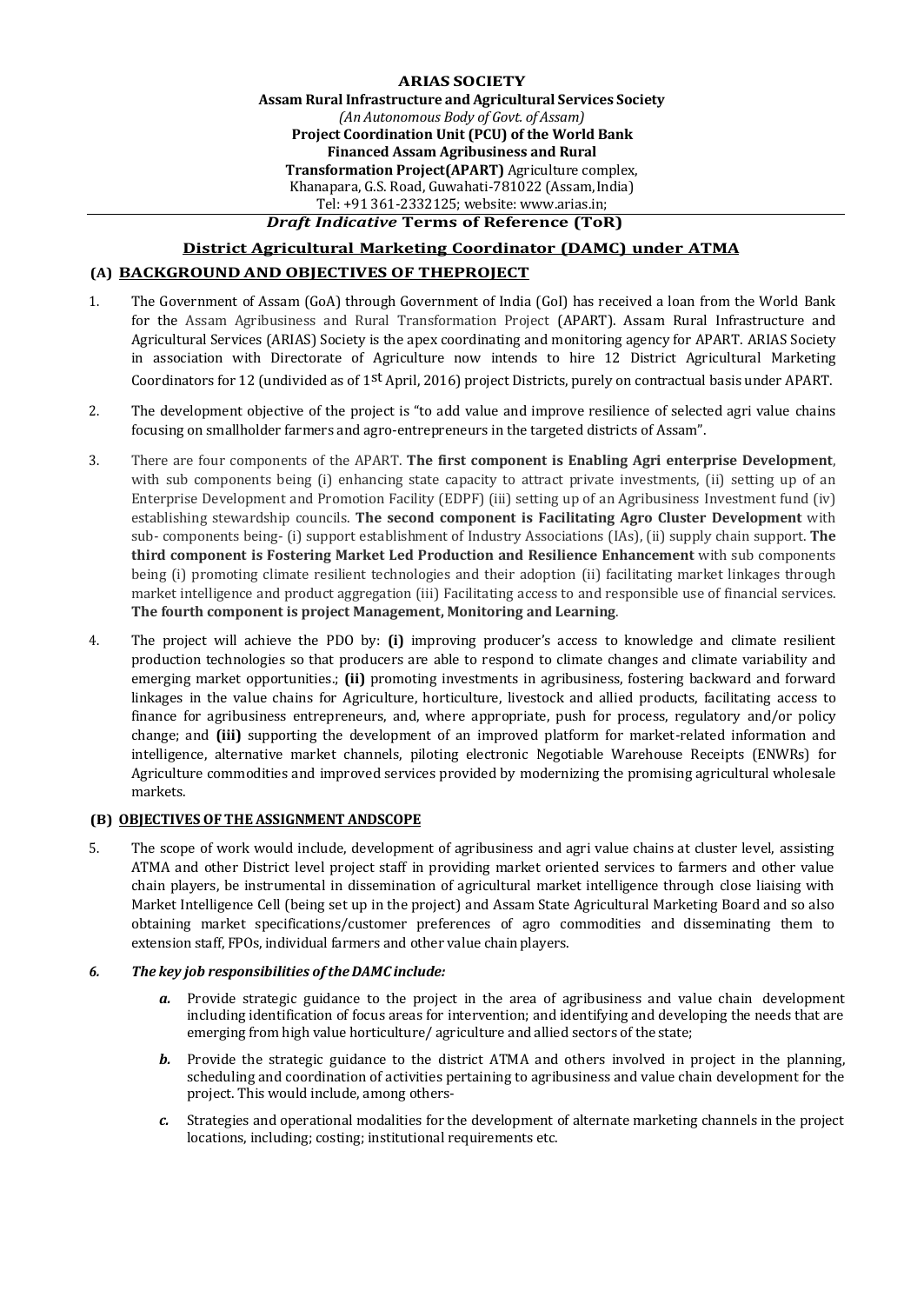- d. Strategies and operational modalities for the investments in agribusiness, foster backward and forward linkages in the value chain;
- e. Closely liaising with the concerned sub office of the Enterprise Development and Promotion Facility (EDPF) being set up under the project and facilitating FPOs, progressive farmers, agri entrepreneurs etc. to benefit from the activities of EDPF. Facilitating creation of need based synergies between project FPOs in the District and concerned IndustryAssociations.
- f. Finding new markets including large buyers/traders etc for produce from FPOs, providing market signals, information on market specifications, standards of agricultural produce to FPOs, and ATMA team
- g. Liaising closely with the staff of international agencies involved in the project particularly that on the agrologistics and supply chain front.
- h. Ensuring that the information and intelligence disseminated by the Market Intelligence Cell set up under Assam State Agricultural Marketing Board (ASAMB) reaches its intended recipients i.e. farmer groups, FPO members, individual farmers and other value chain players. DAMC would be in close contact with the Regulated Market Committee of the area and disseminate information on its initiatives to farmers/farmer groups.
- i. DAMC would keep a track of latest status of schemes related to agricultural marketing brought by central and state governments and disseminating information to intended prospects in the value chain including pre- requisites and procedure of application, follow up contact agency etc.
- DAMC would play a key role in organizing buyer seller meets both by Agri Department as well as EDPF. DAMC would maintain and continuously update database of large buyers, their seasonal demands, trends etc and disseminate the same to FPOs and needy individual farmers.
- k. Facilitating contract farming by interested farmers for high value crops, processing varieties of crops, maintaining close liaison with contract farming sponsors and also assisting them with necessary paperwork at District level Government offices on need basis.
- l. Dissemination of information on benefits to farming community by selling through organized markets, farmer consumer markets in case of fruits & vegetables, special commodity markets etc, if feasible.
- m. Supporting ATMA team in preparation of District level Value Chain Development Plans (VCDPs).
- n. Liaising with financial institutions, agri insurance companies, commodity trading companies, warehouse managers active in the District and dissemination of information on their offerings relevant to the farmers in the District.
- o. Providing inputs in the content for demonstrations in cases where a marketable/market specified quality can be attained by altering the cultivation practices.
- p. Contributingonneedbasistomarketdevelopmentactivityunderthesub-componentonsupplychainsupport.
- q. Prepare framework for the demand-driven investment proposals by producers, producer organizations and other value chain participants.
- r. Any other task assigned by the Reporting Officer.
- 7. Assess and document the performance of local sub-sector and industries involved in the value chains of the project commodities (e.g., farmers and producers of final and intermediate goods, such as processors, input suppliers, freight forwarders, transporters, and so on), based on existing documents, secondary research and field visits.
- 8. Identify actions that can be taken up by value chain participants to improve productivity, efficiency, expand their market share, reduce costs, increase competitiveness, and add value along the product value chain and this would include–
	- 1. Provide estimates of cost, time, and added value of sourcing, transforming, and delivering raw materials from one segment (or process) of the value chain to another.
	- 2. Benchmark the indicators in the value chains in the production and delivery of similar products.
	- 3. Identify key segments and activities within the chain where performance lags behind those ofcompeting sectors.
	- 4. Prioritize segments and activities in the chain where poor performance or inefficiencies severelyundermine the competitiveness of the entire value chain.
	- 5. Conduct training to the project team and the service provider's teams on consultations, identification of value chains, and development of value chain proposals.
	- 6. Lessons learned and best practices/success stories concerning value chain activities are to bedocumented and disseminated to relevant stakeholders / value chain participants.
	- 7. Providing need based information to the District Level Coordination Committee (DLCC)as applicable
	- 8. Liaise and coordinate with relevant private sector participants (e.g. processors, exporters, banks etc.,)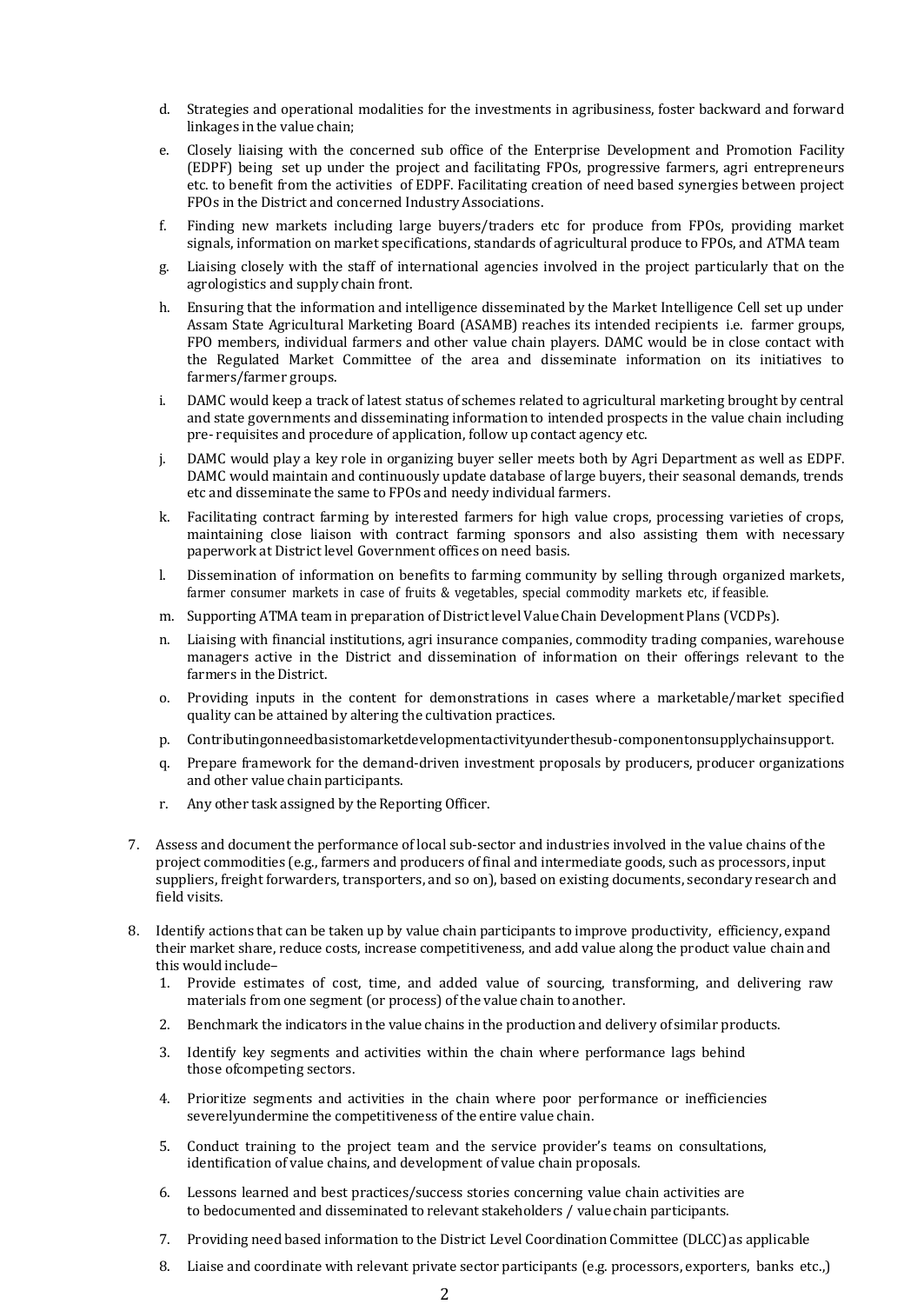who would be potentially interested in the development of value chains in the project area and also with other projects in the state /country

#### 9. **Knowledge Dissemination**:

- 1. Preparation of knowledge materials and products linked to Agricultural Marketing, Agribusiness Development and Value Chain Development in the project
- 2. Dissemination of best practices and cross learning across states
- 3. Participate inworkshops and learning/exchange forums as needed.

**Travel Requirements:** The DAMC will be required to undertake extensive field-visits and tours as per the project requirements

#### **(C) QUALIFICATIONS, EXPERIENCE, AGE ETC.**

- **Educational Qualifications:** Graduate Degree in Agriculture or allied Science from any recognized University/ approved Institution.
- **Working Experience:** At least **5 years** of professional experience in Agricultural Marketing, Agribusiness and Value Chain Development, specifically in the development of market linkages and working experience in the establishment of Agriculture & Horticulture based institutions and operations of marketing enterprises by farmer organizations, agri-entrepreneurs etc.

### *#Note 1: In case, sufficient candidates with 5 years of experience in the field cited above are not available, the Interview Panel may allow candidates having lower experience to appear before the Interview Panel.*

- **Computer Skills:** The DAMC must have experience of using Internet based applications, using and working with advanced word processing/spreadsheet including MS Word, MS Excel and MS Power Point and other related applications.
- **Language**: Fluency in English and candidate with local language will be given preference.
- **Age:** Age of the candidate should not be more than 50 years as on 1st June, 2022.

#### *#Note 2: However, in case of exceptionally talented candidate having wide relevant experience, this requirement may be relaxed at the discretion of the State Project Director, ARIAS Society.*

#### **Desirable:**

- Experience of working in project(s) funded by any international/national organization and/or any international/national NGO institutionand/orexperienceofworkinginprivatesectoragribusinesscompanies;
- Experience of providing technical support to and capacity building of agribusiness/ farmer producer organizations with strong analytical skills, and ability to synthesize complex concepts and to communicate them effectively;
- Ability to work effectively in teams as well as independently;
- Good communication and presentation skills; the candidate must show initiative, synthesis, organization and personal dynamism, should be able to independently prepare market reports, marketing plans etc;
- Experience of working in multi stakeholder environment and multi-tasking;
- Fluency in Assamese, Bengali, Bodo and other local languages;

#### **(D) Duration of the Contract:**

- The contract period of the **DAMC** is intended for entire duration of the Project i.e. up to 2024. However, continuity of **DAMC** beyond eleven (11) months will depend upon his/ her performance. The DAMC will have to serve the Project on full time basis reporting to the Project Director- District ATMA cum District Agriculture Officer (DAO).
- The contract with **DAMC** may be terminated by either side at any point of time during the contractual period by serving a 30 days' notice without assigning any reason and without thereby incurring any liability to the Govt. of Assam/ PCU/ ARIAS Society. The assignment is purely contractual in nature and shall not, under any circumstance, be extended beyond the APART's closing date. The ARIAS Society or the Government of Assam shall not undertake any responsibility for subsequent deployment of the consultant.